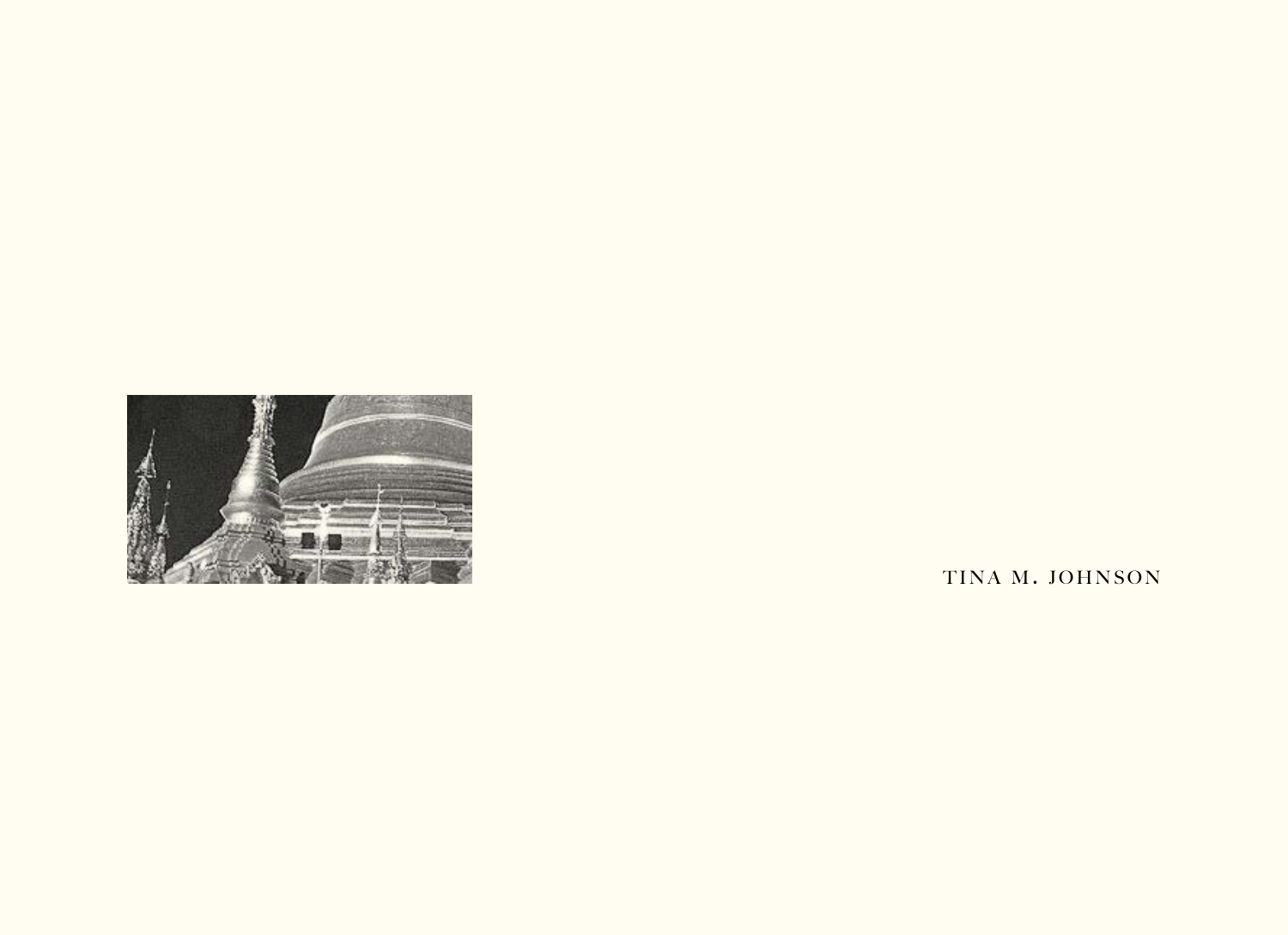## Every November My Father Visited Me

In the afternoon, we would drive out to Starrigavan to find the swans tacked against a bolt of sky as if winter's gray needle held them there. Strings of darkness gathered, swans our last light. At home there was cooking to do, but here, only my father and me, our lives trailing out like rope behind a skiff. And if we dreamed of flight as evening fluttered down, the fields and rivers turning below like plates passed around a table, we knew our un-winged arms would never skim the clouds. Our hands, as if to prove, lay silent on the seat between us.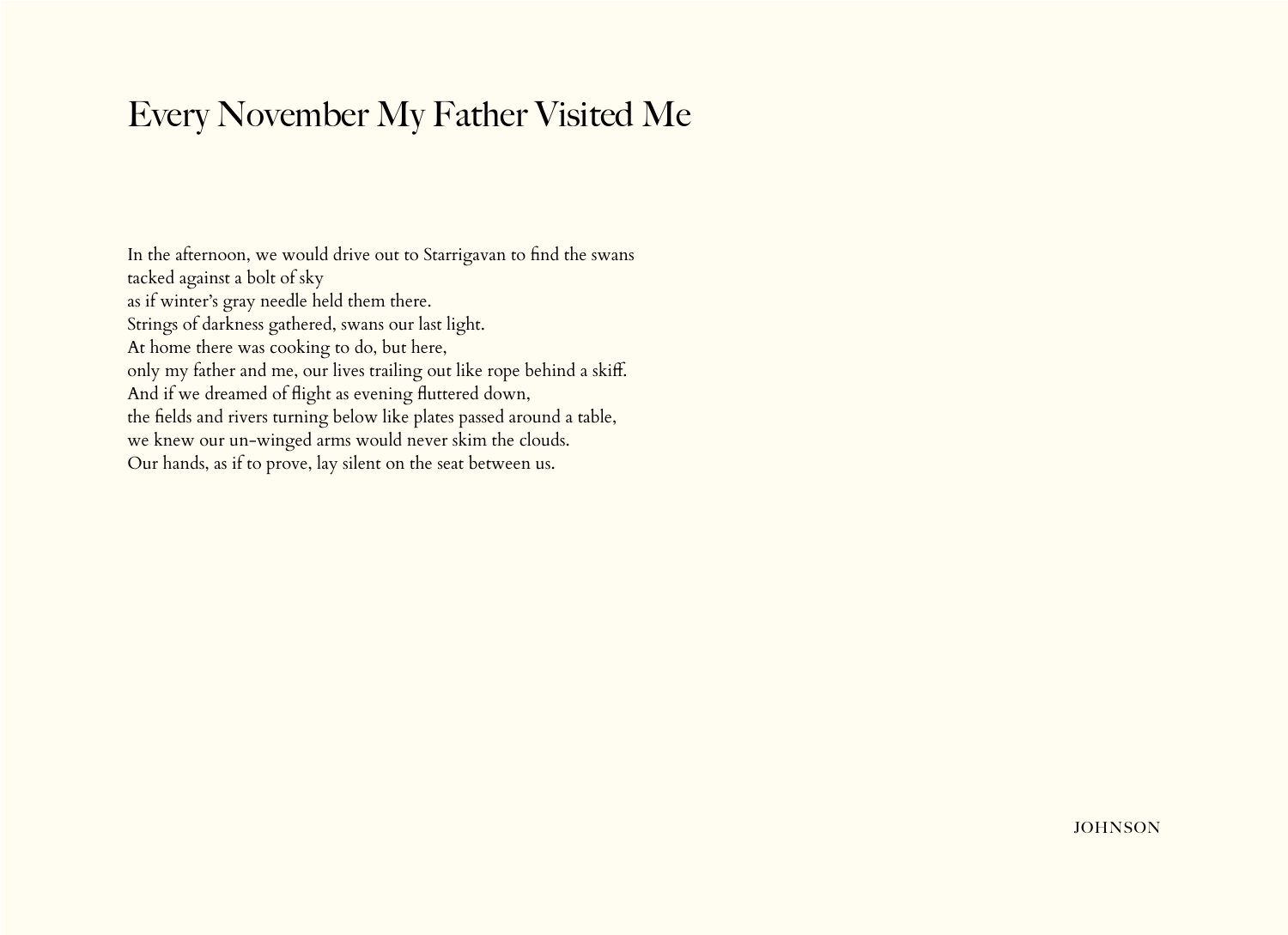## In April

In April the bears come down Mount Verstovia and the neighbor's trash can drops to its knees in the middle of the night flinging a line of garbage into the road because the roots of skunk cabbage have not yet sweetened in the muskeg.

In April the Golden-crowned Sparrows return, tossing their fluting song against the asphalt sky, notes that bounce into the boney unleavened berry bushes and ping the wet rug of a bear traveling the sleeve of Indian river

where the white-fronted geese stop for the night picking shelled meals from the rocks in the shallows. The canvasbacks blink glass eyes and dip their heads in the current, the bear sniffs the bank, leaving pigeon-toed prints in the mud.

All winter this place was concatenated by darkness, yoked by snow and hunger, but now, in April, the yellow flames of swamp lantern begin to flicker, fiddlehead ferns unfurl their necks, berry bushes light their red and purple lanterns.

When I wake at night I hear them grow outside my window.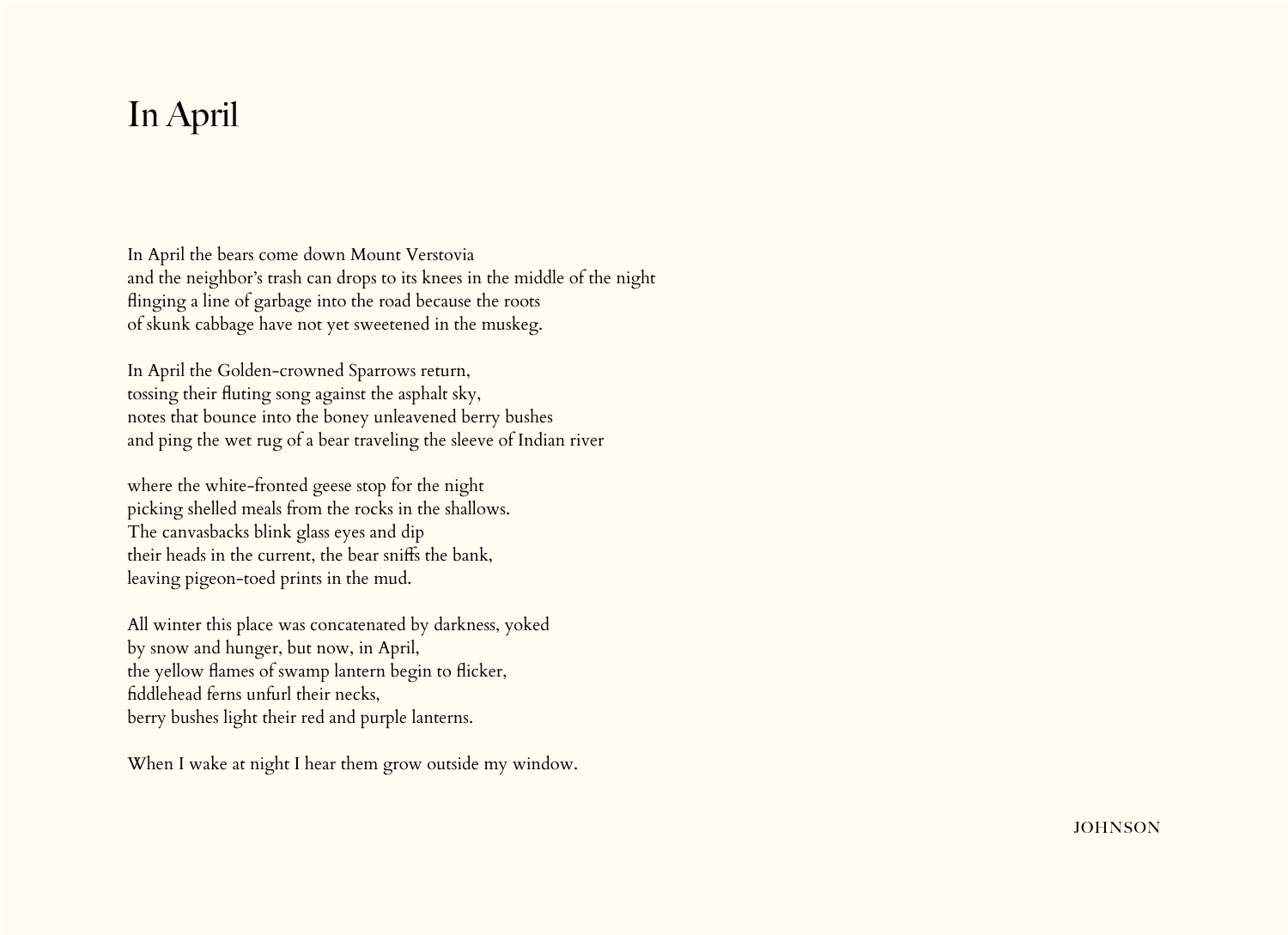## A Split Mind

I wish I had been kinder

the night I found you carving your name into the table rough letters gouged deep against the grain was that the first lick of spiraled runners along the mesolimbic pathway, a cutting trail of blighted tendrils, the apprehension of a mind inflamed

I believe in balance and order, in chemicals and queues, but also in sparks misfired, the degradation of tissue dissipation of clarity suffering in the mind uprooted for I have navigated enough the darkened doorways of the mind woken to slivers of dread, a weight that topples beneath the rank and brutal saw

and today the police arrive at your home, talk to your father where he pauses beside the chopping block, ax and wedge gone silent, while inside, inside your head voices smolder and electrify, an obscenity endured again every morning when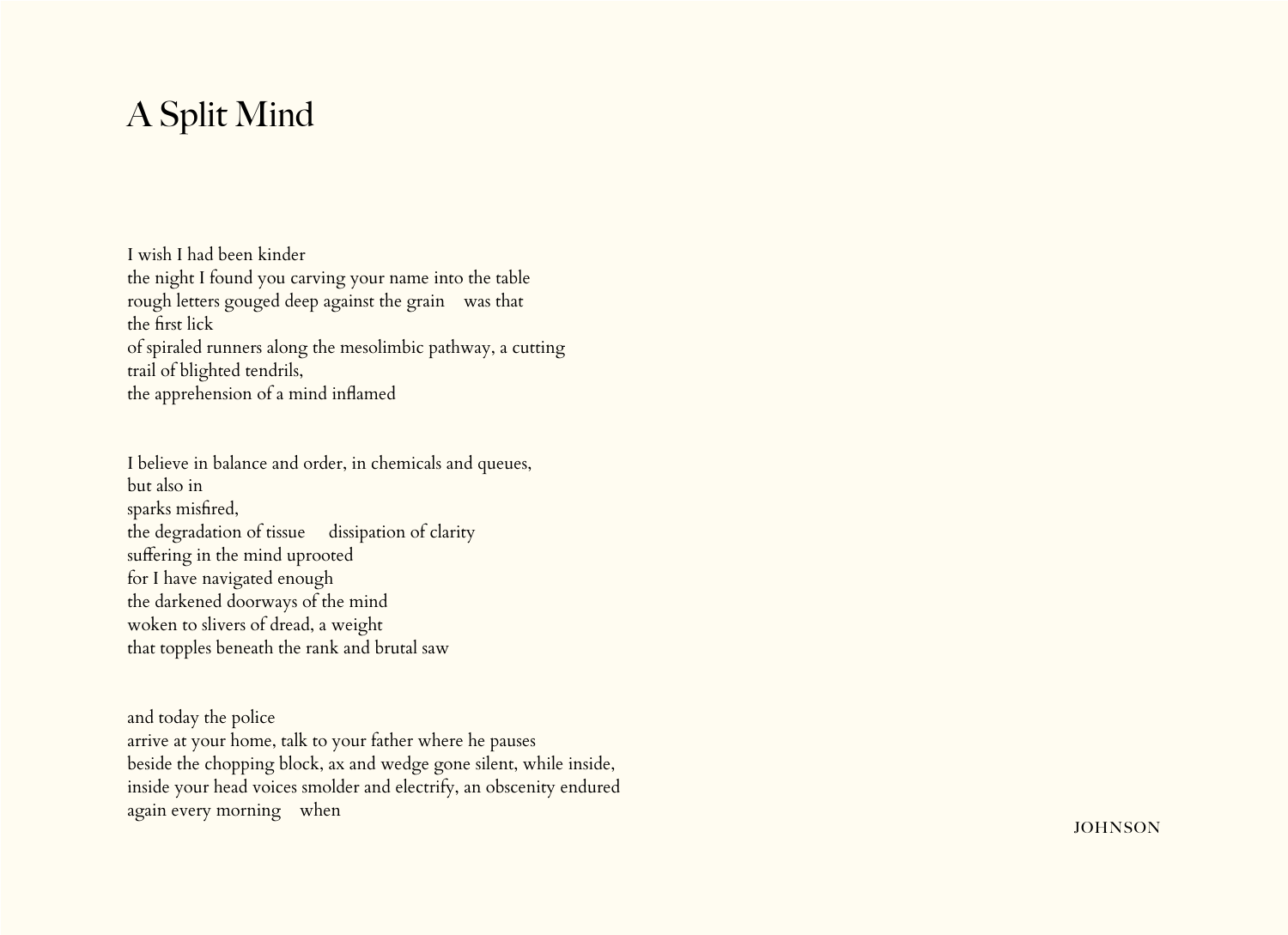you wake up the same, the same, impoverished signals sending roots into hard soil, twisted branches and burls of sap that drip mouthfuls of despair

I wish I had been kind that night I wish I had truly seen you I wish I had said, let us sit down at this table together pick up the sharp edge and I will wipe the surface clean *make your mark*.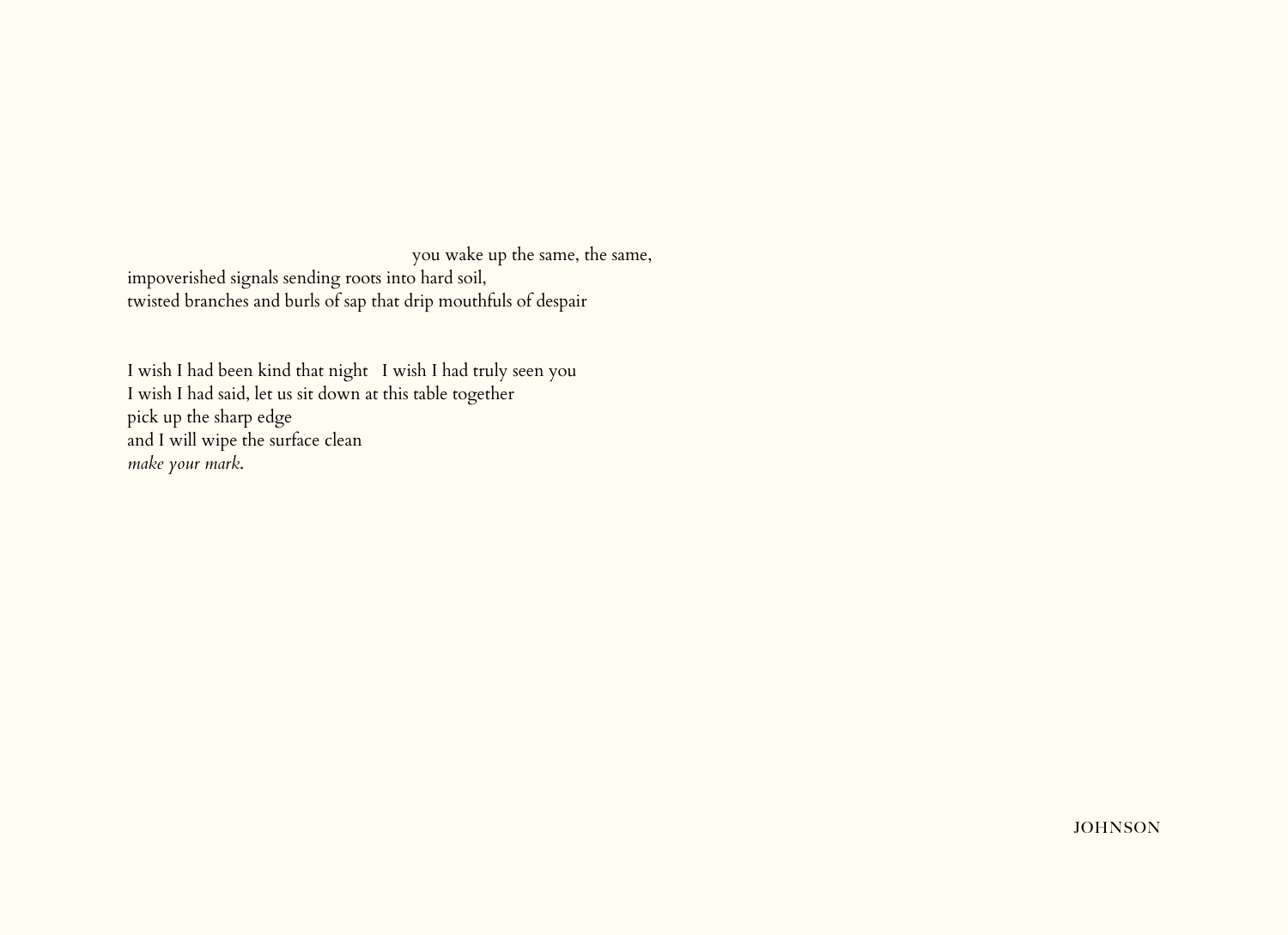## **Geraniums**

All summer my grandmother tended a picket of roses in her front yard, kneeling in her housedress to weed crabgrass and clover, watering in the evening so the sun would not burn through beads of water that turned to glass on the leaves, heeding my grandfather who shouted from the house not to get water on the porch. At dusk her Los Angeles neighborhood finally ticked down to cool and her yard became an oasis, the roses like palms bending toward little pools of water at their roots.

In the backyard along the cinder block wall of the neighbor's garage a cascade of wild geraniums grew. In the evening, after tucking in the roses, after cupping their pink faces in both hands, she walked back to that green tangle, catacomb for black widow spiders, and leaning forward with both arms over her head as if she were hanging clothes on a line, clipped the blossoms and carried them inside. Her skirt a basket, the dropped petals leaving a trail of flames in the grass.